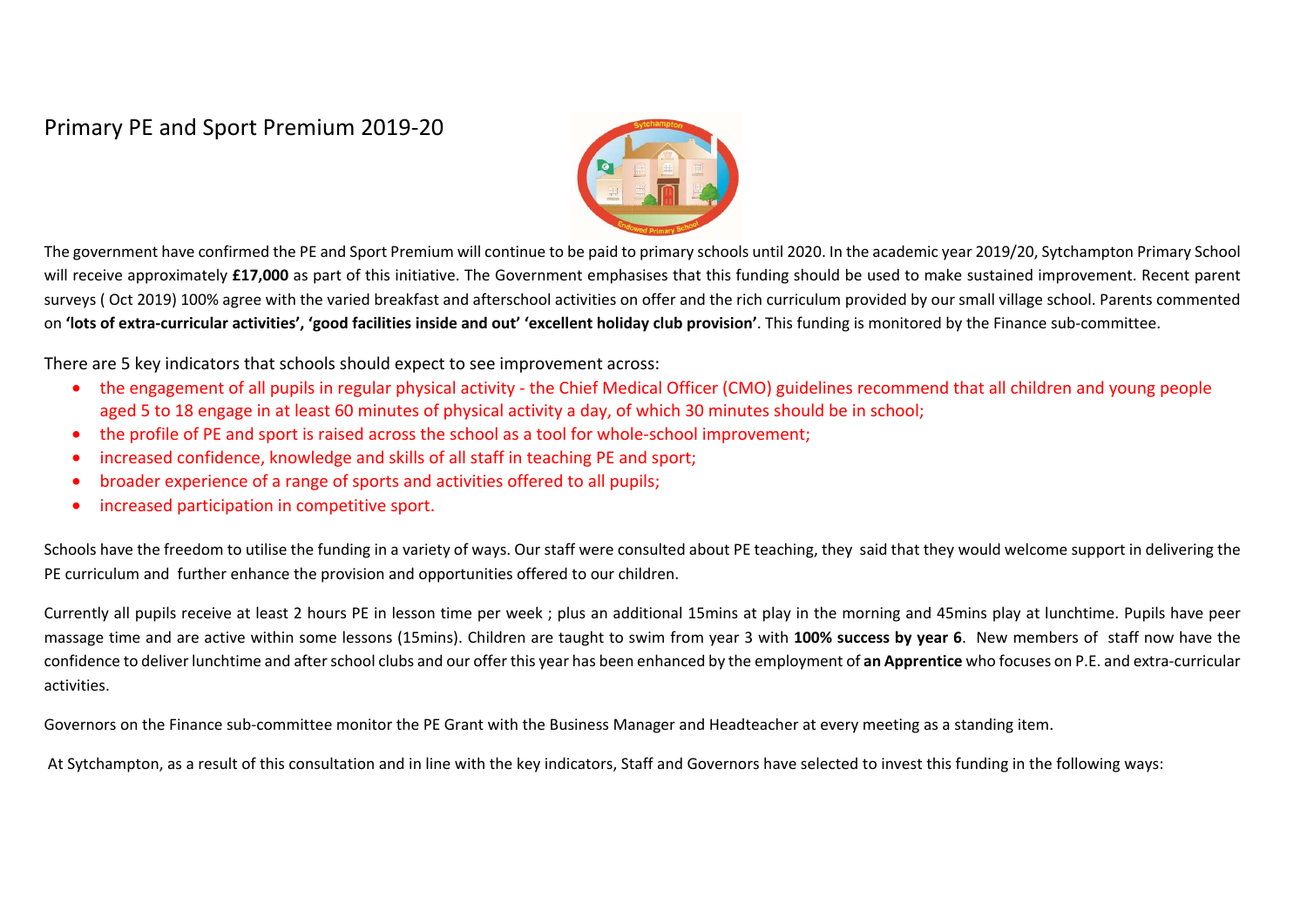#### **Specialist Teaching:**

Since Autumn 2017 a new PE coordinator has been encouraged to attend PE liaison meetings, and build upon her subject leader role through district training. She has attended meeting with the Droitwich Cluster and Worcestershire School Games co-ordinator. She has worked alongside all staff to support P.E. and in 2019-20 is mentoring our PE Apprentice.

We have gained the School Games Silver award following our application in the **summer term 2018 and again in summer 2019.** 

Planning for all staff has also been enhanced by purchasing a scheme of PE planning, across all key stages : 'The Power of PE' and this has been very well received by all staff. Staff have also worked alongside coaches and enjoyed 'one off ' experiences such as : 'Tagtivate' and Olympic Gymnast visit and demo.

**Target 2017/18 : To train and develop a new member of staff to co-ordinate P.E. to evaluate new scheme of work and assessment for PE . ACHIEVED AND CO-ORDINATOR IN PLACE.** 

**Target 2018 /19 : To release PE Coordinator to monitor PE lessons using scheme of work. Train and deliver to EYFS and KS1 from Autumn 2018.ONGOING** 

**Target 2019/20: With the appointment of a PE Apprentice ( Sept 2019) to mentor and develop as our PE assistant across the whole school and for lunchtime and WAC.** 

#### **2 Sports Partnership:**

 The **Droitwich Cluster Sports Partnership** enables our pupils to experience competitive and non-competitive sporting activities in a varied range of sports. Our pupils have the opportunity to compete against local schools in regional competitions, which offers a valuable experience in participating in activities and environments that cannot be replicated in school. In many cases, these activities serve as excellent opportunities for our pupils to integrate with pupils from other settings whom will eventually become their peers at secondary school. These experiences show that with a targeted approach our pupils can raise their self-esteem, self-belief and interest in sporting activities which positively impacts upon their learning within school. We also compete with **local private schools** and have now developed links with primary schools in the area, now that we have a year 6 cohort. Our Year 4 pupils attend an outdoor and adventurous centre with Pyramid schools. Due to the withdrawal of the PE Link teacher in the Droitwich cluster ( 2019-20) – the PE co-coordinators are continuing with the programme and each one is leading agreed events. **Sytchampton have agreed to co-ordinate Yr 1 Gym festival and EYFS multi-skills**.

**Target 2017/18 : To further develop upper KS2 fixtures in a range of sports . FIXTURES ARRANGED WITH ST.PETERS AND KINGS HAWFORD, ST JOSEPHS..**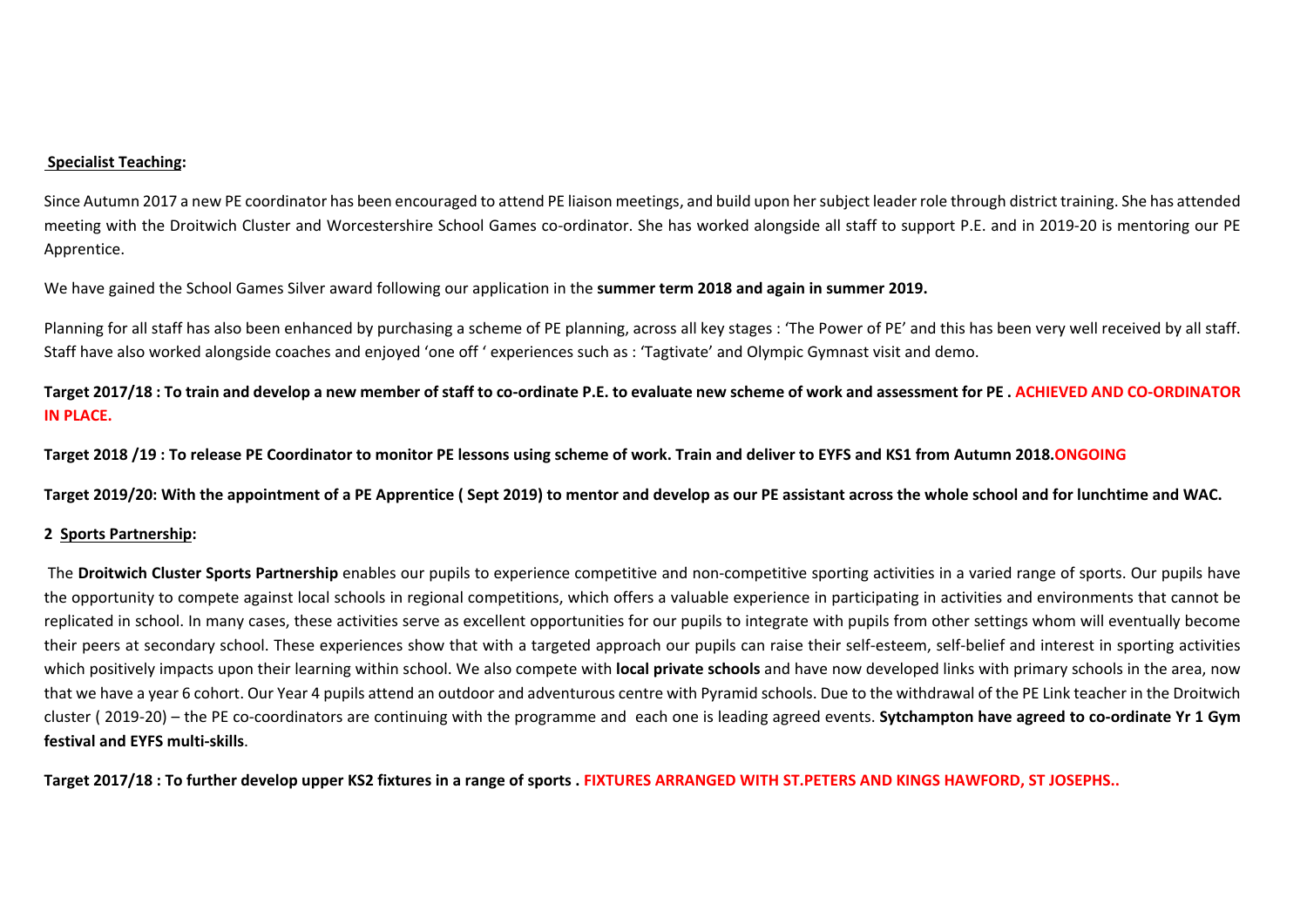## **TARGET 2018/19 : TO FURTHER DEVELOP KS 2 FIXTURES AND SELECTED SCHOOL GAMES – PLAN PE IN SCHOOL TO COMPLIMENT COMPETITIONS.**

**TARGET 2019 /20: School Pyramid co-ordinator has stepped down and school are organising competitions within the Pyramid. Sytchampton are to host KS1 Gym and EYFS multiskills events. Further House comps to be scheduled by pupils with appointment of House Sports Captains this year : first event linked with rugby World Cup.** 

**Pictures show: Football skills and KS1 Gymnastics festival hosted at Sytchampton** 









### **3. Sports Coaching**:

 After-school clubs are offered to all pupils. These enable pupils to experience and enjoy various sports that they may otherwise not participate in. Pupils are enthusiastic regarding the opportunity to participate and effective relationships are developed between the pupils involved. We use a combination of specialist coaches and our own teachers and play supervisors. Over 3 years the take up and provision of active sessions has risen from 147 to 334 per year.

The increase in funding has enabled us to employ a PE apprentice to enhance our lunchtime offer. It has also supported holiday club provision for 2 weeks in the summer.

A Visit from **Olympic Gymnast** , Kristian Thomas, in Oct 2019 increased aspiration for gymnastics in school. The event raised funds for school and awareness of elite sport.

**Badminton coach** introduced for KS2 in Sept 2019 from Badminton England which has supported enthusiasm for this new sport and supported staff training. This also linked with after school club.

Tennis is also being offered from a local tennis club in the Spring term. Children in Need Joe Wickes 'Morning Move' participants.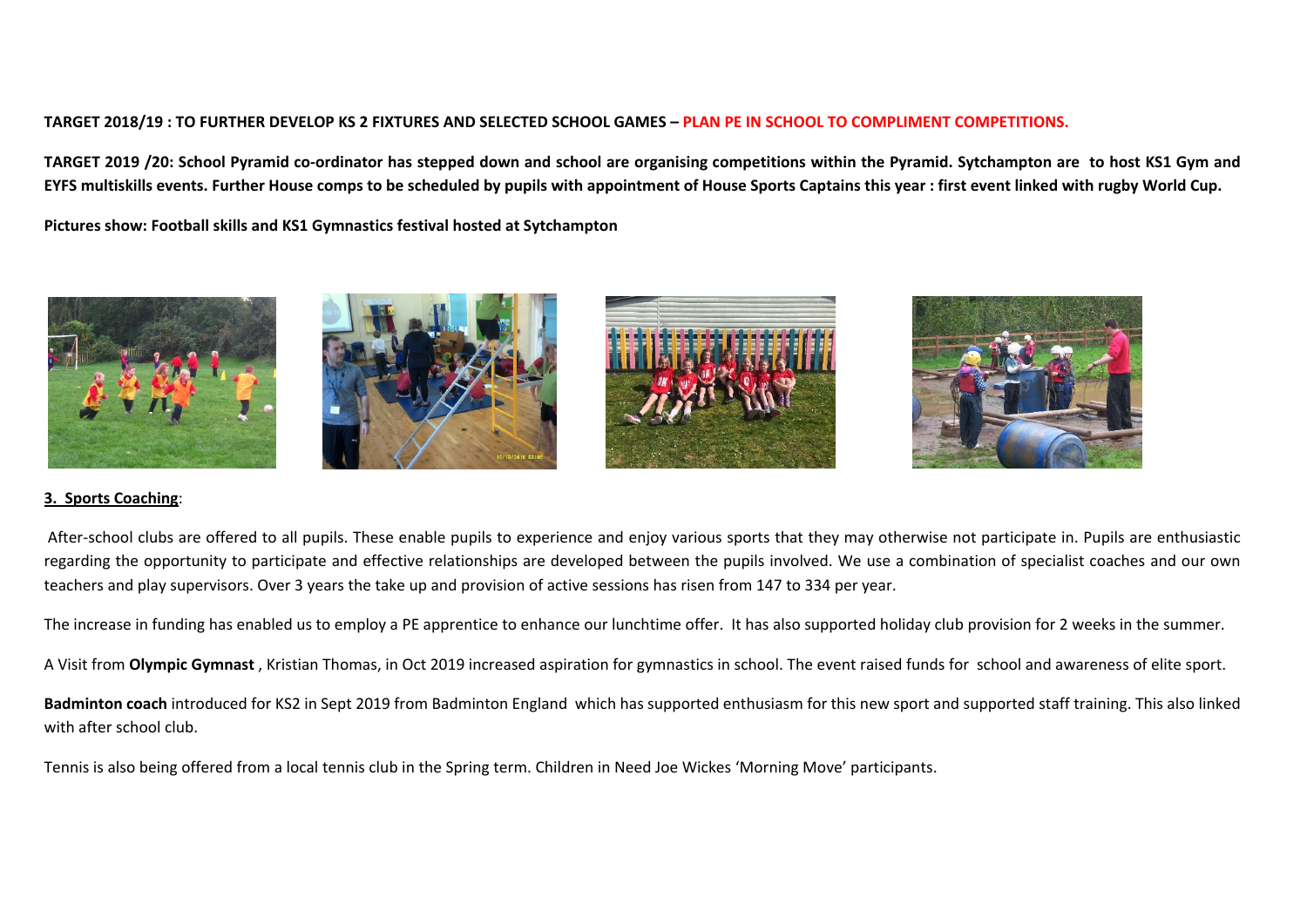#### **TARGET : REVIEW OTHER OPPORTUNITES FOR VISITS/VISITORS FOR SPORT**

**4. Lunchtime Active Play**: We have invested in equipment to improve physical activity at lunch and play times. One play supervisor is employed to organise games and activities and encourage all pupils to participate in physical activity and games. We have also improved part of the playground to create a safe ' all-weather' area for EYFS and KS1.

**TARGET 2017/18 : TO FURTHER DEVELOP THE RANGE OF SPORTS/ACTIVITIES ON OFFER AT LUNCHTIME AND AFTER SCHOOL – ACHIEVED FOOTBALL, TAG RUGBY, NETBALL, CHANGE 4 LIFE .** 

**TARGET 2018/19 : RE-ORGANISED LUNCHTIMES TO STAGGERED TO ALLOW MORE SPACE FOR EACH KEY STAGE AND CONTINUE CLUBS. CONTINUE WITH STAFF CLUBS.** 

**TARGET 2019/20 : STAGGERED LUNCHTIMES WORKING WELL – ADDITION OF THE APPRENTICE FOR GAMES HAS HELPED TO OFFER MORE TEAM ACTIVITIES AT LUNCHTIME.** 





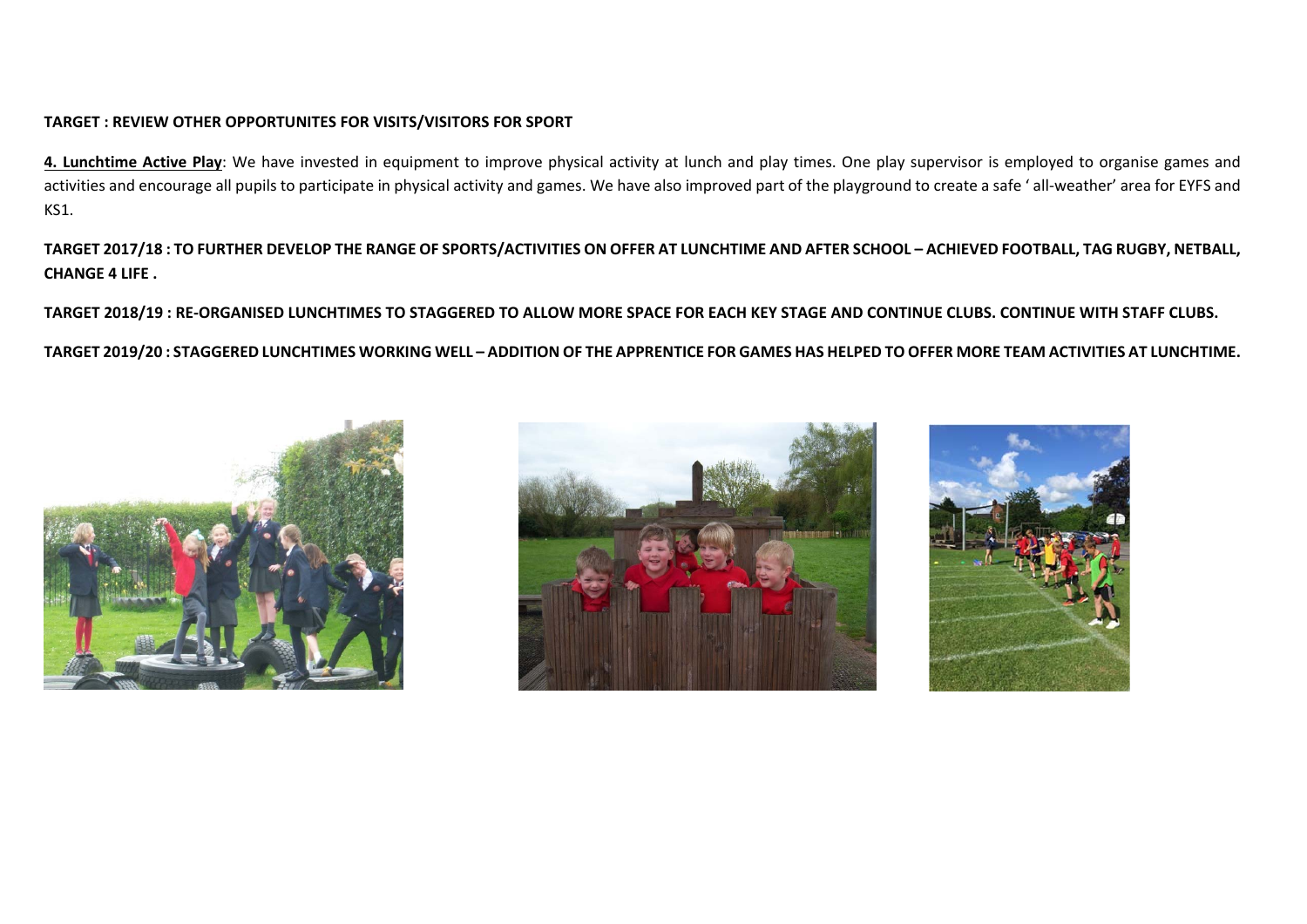# **Expenditure and Anticipated Impact 2019-20**



| Intention                                                                                          | Implementation                                                                                                                                                                                                                                                                                                                                                                                     | Impact                                                                                                                                                                                                                                                                                                                                                                                               |
|----------------------------------------------------------------------------------------------------|----------------------------------------------------------------------------------------------------------------------------------------------------------------------------------------------------------------------------------------------------------------------------------------------------------------------------------------------------------------------------------------------------|------------------------------------------------------------------------------------------------------------------------------------------------------------------------------------------------------------------------------------------------------------------------------------------------------------------------------------------------------------------------------------------------------|
| & Expenditure                                                                                      |                                                                                                                                                                                                                                                                                                                                                                                                    |                                                                                                                                                                                                                                                                                                                                                                                                      |
| Training for PE<br>Co-ordinator, attendance at meetings and PE<br>Conference.<br>6x supply £1000   | Co-ordinator to work alongside all staff in the delivery of PE<br>scheme of work in order to lead to a long term sustainable<br>improvement in PE delivery and an emphasis on healthy<br>lifestyles for all children.<br>Networking has led to additional visitors eg. Olympic Gymnast.<br>This will be measured by staff and pupil surveys, and monitored<br>by the Headteacher/ PE co-ordinator. | Increased staff confidence in the delivery of PE. With<br>new scheme of work- new equipment to support eg.<br>athletics. Lesson monitoring<br>Assemblies have been used to emphasis healthy<br>lifestyles using Change 4 life resources.<br>Visit from elite gymnast has increased aspiration.<br>Parents feedback from 2019 surveys shows 100%<br>agreement with PE and after school opportunities. |
| Time to release Co-ordinator to monitor<br>lessons<br>£600                                         | Staff have a full scheme of lesson planning/outcomes and<br>assessments from Reception to year 6. This is monitored by The<br>PE Co-ordinator.<br>NQT has had specific PE training day from Sports Partnership                                                                                                                                                                                     | Increased staff confidence to deliver all aspects of<br>PE and try new sports eg. badminton. Staff feedback<br>positive. NQT increased confidence. Engagement of<br>pupils.<br>Monitoring from HT and co-ordinator to further<br>monitor and confirm.                                                                                                                                                |
| Droitwich Pyramid Cluster - Time for school<br>co-coordinator to organise cluster events -<br>£500 | School PE coordinator now links with Droitwich colleagues to<br>organise local competitions to encourage teamwork, resilience<br>and fair play. WHOLE SCHOOL to attend a variety<br>competitions.                                                                                                                                                                                                  | Silver School Games Award achieved and going for<br>Gold - following full analysis. Increased participation<br>in School Games.                                                                                                                                                                                                                                                                      |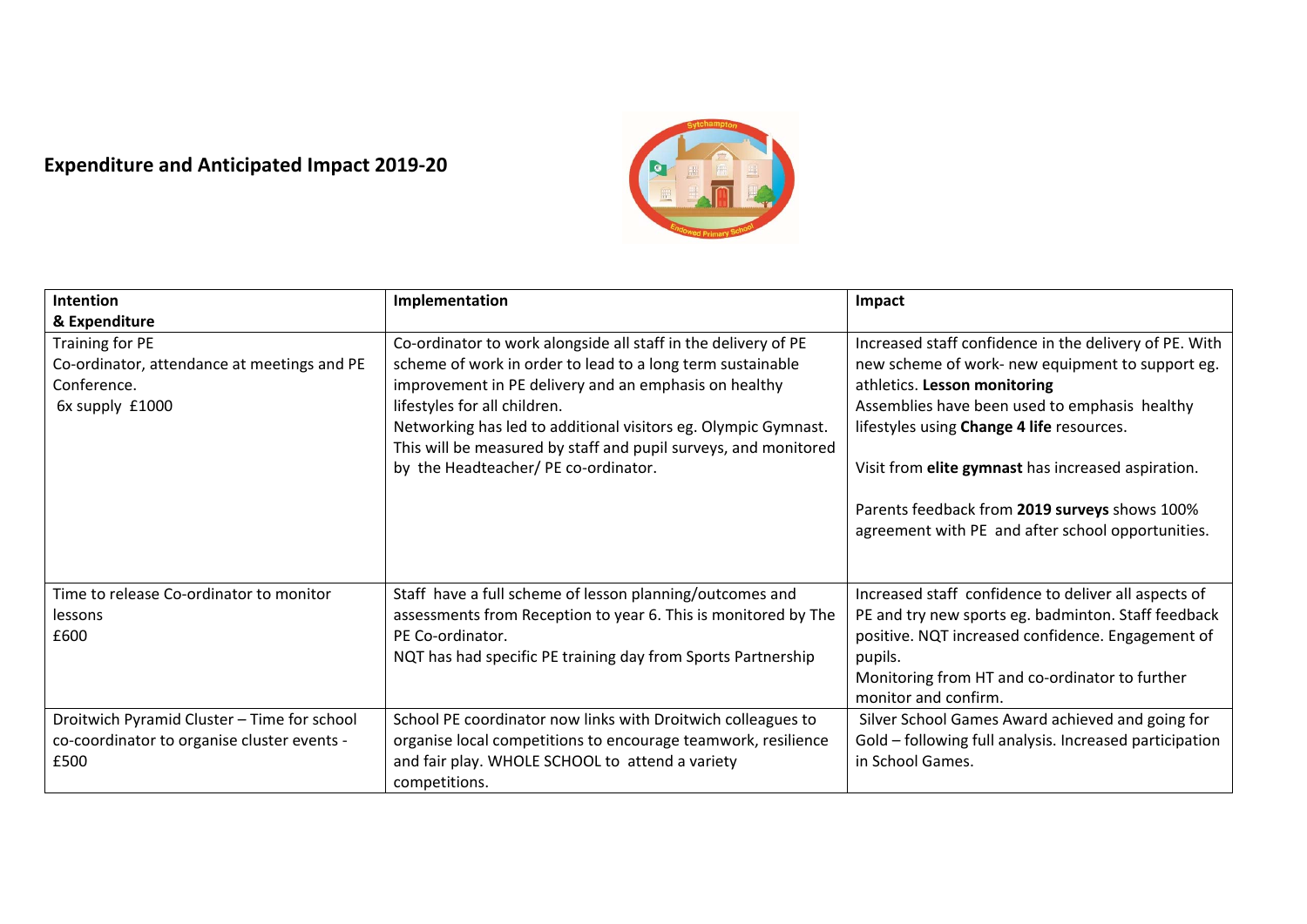| Attendance at Sports Partnership Herford and | Membership of Association for Physical education.                                                                                                                                                                               |                                                                                                                                                                                                             |
|----------------------------------------------|---------------------------------------------------------------------------------------------------------------------------------------------------------------------------------------------------------------------------------|-------------------------------------------------------------------------------------------------------------------------------------------------------------------------------------------------------------|
| Worcester meetings £62                       |                                                                                                                                                                                                                                 | Up to date advice, CPD and networking                                                                                                                                                                       |
|                                              |                                                                                                                                                                                                                                 | opportunities                                                                                                                                                                                               |
| Employment of apprentice for P.E. and WAC.   | To support staff during PE lessons. To run specific games at                                                                                                                                                                    | More support and encouragement for games at                                                                                                                                                                 |
| £6000 p.a. salary                            | lunchtime to encourage health and well-being. To support                                                                                                                                                                        | lunchtime and in WAC. New ideas for activities and                                                                                                                                                          |
| £1800 training and recruitment from Aspire   | games coaches in WAC and set up own groups for a range of                                                                                                                                                                       | management/use of equipment. More children                                                                                                                                                                  |
| Group.                                       | activities. To attend the Aspire training sessions to fulfil                                                                                                                                                                    | joining in active sessions with safe leadership at                                                                                                                                                          |
|                                              | apprenticeship training programme.                                                                                                                                                                                              | lunchtimes.                                                                                                                                                                                                 |
| Specialist Sports Coaching - £800            | Provides staff training for PE coordinator to enhance provision.                                                                                                                                                                | All KS2 pupils engaged in a range of new sports and                                                                                                                                                         |
| <b>Worcester Warriors RFC</b>                | Encourage pupils to understand the importance of healthy                                                                                                                                                                        | trying new ones eg. badminton. Attendance at                                                                                                                                                                |
| Worcestershire Cricket Club                  | lifestyles and links to extra-curricular activities.                                                                                                                                                                            | competitions.                                                                                                                                                                                               |
| <b>Cutnall Green Tennis</b>                  | Help with future delivery of games in school to meet KS2                                                                                                                                                                        | Class teacher confident to run clubs after school                                                                                                                                                           |
| <b>Badminton England</b>                     | objectives.                                                                                                                                                                                                                     | club with 15 pupils attending each session.                                                                                                                                                                 |
| Olympic Gymnast                              |                                                                                                                                                                                                                                 |                                                                                                                                                                                                             |
| Dance                                        |                                                                                                                                                                                                                                 |                                                                                                                                                                                                             |
| Massage in School Programme - £500           | An inclusive activity enjoyed by all children to foster physical<br>development through kinaesthetic motor skills.<br>Includes staff and pupil training and is delivered in 10 minute<br>sessions daily.<br><b>WHOLE SCHOOL</b> | Calm children down after busy lunchtime- ready to<br>learn and supports empathy and well-being. Paired<br>activity encourages pupils to work together.<br>Refresher training every year supports Staff CPD. |
| Lunchtime Active Play                        | Encourage pupils to be healthy and active at lunchtime with a<br>specific members of staff running sports clubs plus PE<br>Apprentice.                                                                                          | Equipment on the playground has been re-sited to<br>ensure better use of the hard playground. And<br>better access to the goal posts.                                                                       |
| £1000                                        | Equipment to encourage active play eg. skipping groups, tennis,                                                                                                                                                                 | Equipment purchased termly.                                                                                                                                                                                 |
| To cover staff costs and equipment           | multi skills.                                                                                                                                                                                                                   | Lunchtime groups provided by staff : netball,                                                                                                                                                               |
| New Lunchtime assistant has PE degree and    |                                                                                                                                                                                                                                 | walking, dance.                                                                                                                                                                                             |
| keen to try out additional activities        | Reorganised timings to staggered sessions to give more space                                                                                                                                                                    |                                                                                                                                                                                                             |
|                                              | per key stage introduced from Autumn 2018.                                                                                                                                                                                      |                                                                                                                                                                                                             |
| Wrap around care                             | We offer a range of clubs after school such as Kidderminster                                                                                                                                                                    | 147 sports sessions attended in 2016/17.                                                                                                                                                                    |
| $-£1500$                                     | Harriers, Worcester Warriors, Fitness and dance clubs. Whilst                                                                                                                                                                   |                                                                                                                                                                                                             |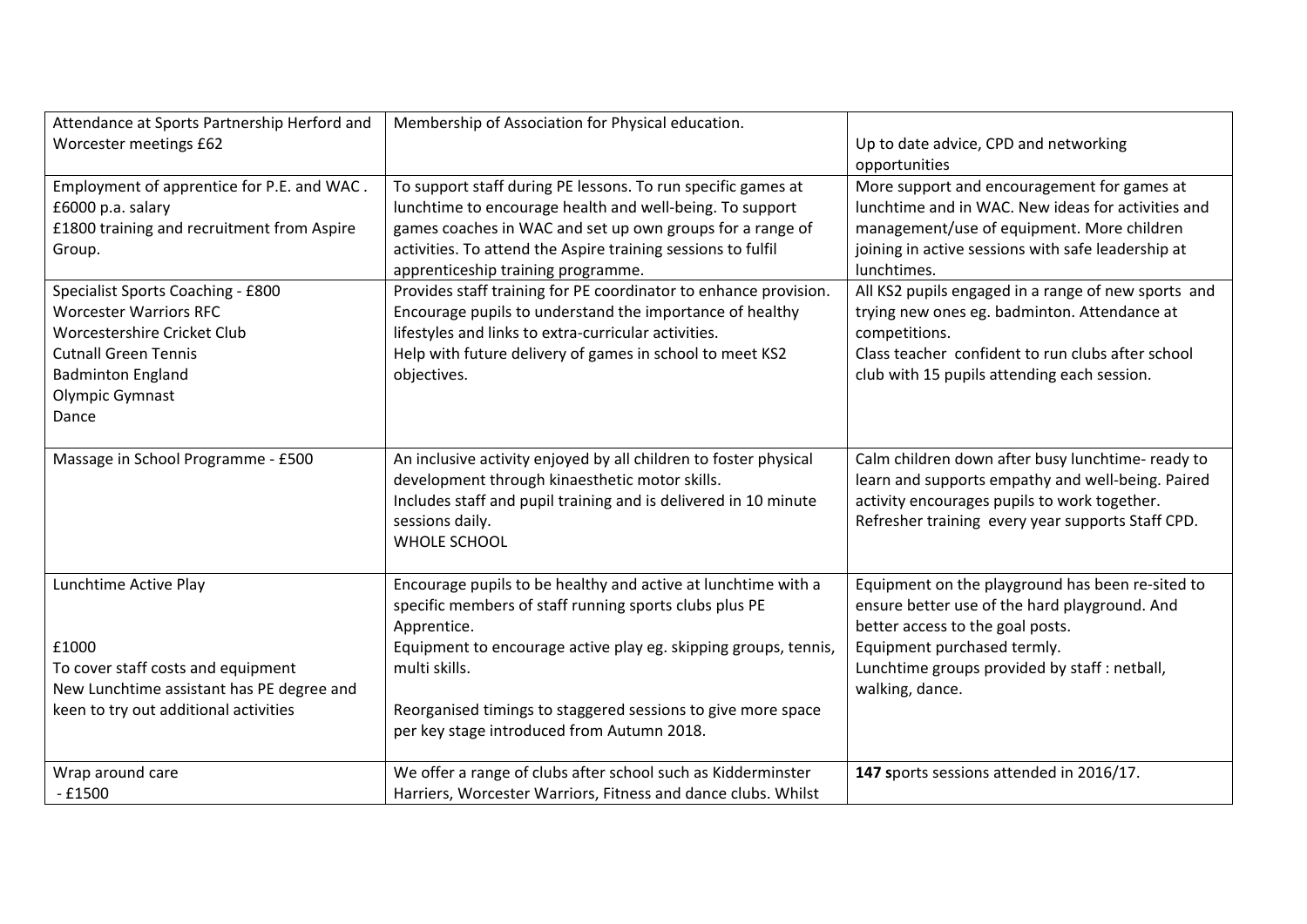|                                   | these are partly funded by our WAC income. The grant is used                                                                                                                                                                            | In 2017/18 this increased to 155 sessions for 2                                                                         |
|-----------------------------------|-----------------------------------------------------------------------------------------------------------------------------------------------------------------------------------------------------------------------------------------|-------------------------------------------------------------------------------------------------------------------------|
|                                   | to enhance provision. Maintain over 300 sessions of                                                                                                                                                                                     | terms with 334 sessions in 2018-19.                                                                                     |
|                                   | sports/games in 2019-20.                                                                                                                                                                                                                | 11 different sports activities on offer: football, golf,                                                                |
|                                   | Change 4 Life introduced with new funding as a Spring term                                                                                                                                                                              | rounders and zumba.                                                                                                     |
|                                   | trial - following free taster sessions in the Autumn term.                                                                                                                                                                              |                                                                                                                         |
|                                   | Continued into 2018.                                                                                                                                                                                                                    | Scooter club popular with all ages in Spring and<br>Summer terms.                                                       |
| Bell-boating - £400               | Pupils in KS2 work together as a team in the outside classroom<br>of the Droitwich Canal system. Specialist leader runs the session<br>and is supported by staff.<br>Summer Gala with Years 5 and 6 Plus parents boat and<br>engagement | Pupils engaged in this activity and have increased<br>awareness of water safety. Links to science and PE<br>curriculum. |
| Transport to competitions - £1000 | Festivals and games within the Droitwich pyramid and north<br>Worcestershire. Funding is provided due to our rural location<br>and removes barriers to participation. We aim to make<br>competitions fully inclusive.                   | All pupils able to access sporting events. Reducing<br>reliance upon parents to transport.<br>Improves inclusivity.     |
| Improvements to grounds.          | EYFS and KS1 45 minute session weekly with leader. Focus on                                                                                                                                                                             | Enthusiasm for children to go out in all weathers                                                                       |
| £1000                             | outdoor learning and activity in our own outdoor environment.                                                                                                                                                                           | appropriately clothed. Make links across the                                                                            |
|                                   | Curriculum links with outdoor learning and activity.                                                                                                                                                                                    | curriculum.                                                                                                             |
|                                   | Further enhance our outdoor learning offer and active teaching                                                                                                                                                                          |                                                                                                                         |
|                                   | target.                                                                                                                                                                                                                                 |                                                                                                                         |
| <b>TOTAL ALLOCATED</b>            |                                                                                                                                                                                                                                         |                                                                                                                         |
| £15162                            |                                                                                                                                                                                                                                         |                                                                                                                         |
|                                   |                                                                                                                                                                                                                                         |                                                                                                                         |
| Approx. £2000 TBC.                |                                                                                                                                                                                                                                         |                                                                                                                         |
|                                   |                                                                                                                                                                                                                                         |                                                                                                                         |
| Future targets for 2019-20        | Further develop and improve the outdoor play area                                                                                                                                                                                       |                                                                                                                         |
|                                   | PE Co-ordinator to furtherwork with Droitwich pyramid now                                                                                                                                                                               |                                                                                                                         |
|                                   | that PE Link Teacher no longer available.                                                                                                                                                                                               |                                                                                                                         |